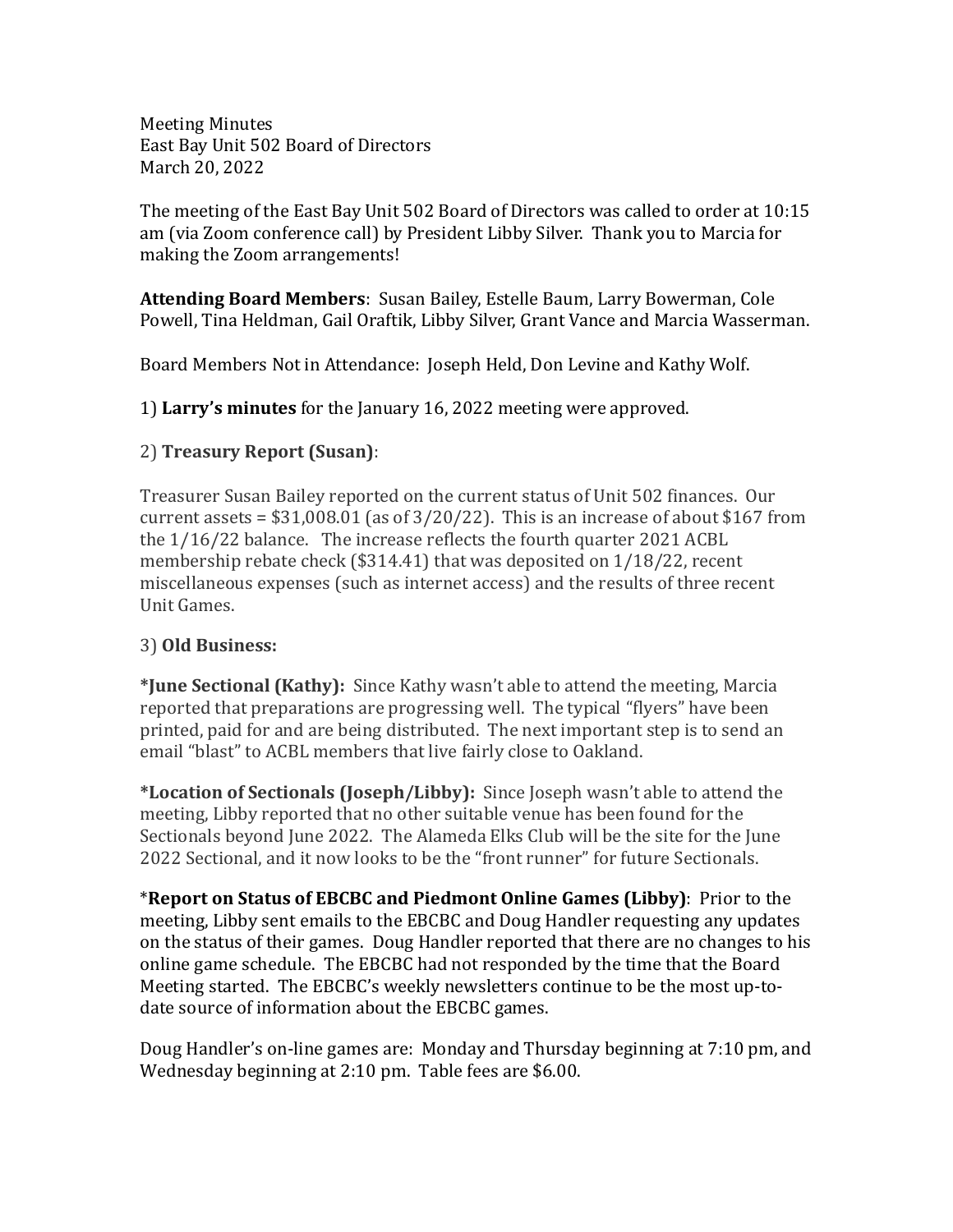**\*Support for the EBCBC (Marcia and Gail)**: There was a lot of discussion about the issue of whether the Unit should reimburse the EBCBC \$63 for each Unit Game to cover their additional, pandemic related cleaning costs. Marcia and Gail presented their reasons for supporting this additional payment to the EBCBC. The principal reason for the payment is to return financial responsibility for the additional cleaning expenses associated with Unit Games back to Unit 502. The extra cleaning cost being borne by the EBCBC is especially burdensome, since the pandemic has resulted in substantial declines in their income. Even though the EBCBC has been open since late June 2021, their table counts have decreased about 50% from pre-pandemic levels. Libby indicated that she felt that it would be a better use of our funds to try to encourage more players to return to F2F bridge. A motion was made and seconded to reimburse the EBCBC \$63 for their cleaning costs for each Unit Game retroactive to the November 2021 Unit Games and going forward. The motion passed by a vote of 8 to 1. Subsequent to the Board Meeting, Gail sent an email message to the EBCBC informing them of this decision. They are pleased with and very appreciative of our support!

**\*Website (Andy/Grant)**: Andy Wasserman reported on his efforts to clean-up and update the existing website. It is now less cluttered and much improved. Thank you Andy! There was discussion about whether we needed to develop a new website. The existing website is no longer supported technically, but the site works (with some limitations on what can be done on it) and people are familiar with it. After some discussion, the consensus opinion was that we didn't need to develop a new website at this time. We can revisit this issue in the future if we want to add new features that can't be accommodated on the existing website.

\***District 21 Report (Grant)**: Grant indicated that there had been no D21 Board Meetings since our last Unit 502 Board Meeting on January 16, 2022, so nothing new to report.

4) **New Business (Libby):**

**\*Email Vote on \$3/Player Subsidy for the new EBCBC 499er game on Tuesday through May 2022 (Larry):** Larry gave a brief summary on this email vote, which took place between January 26 and 29, 2022. He sent an email to all Unit 502 Board Members on January 29, 2022 summarizing the motion and the results of the vote. The motion passed by a vote of 11 to 0, and the subsidy took effect beginning with the 2/1/22 game. During this Board Meeting, the issue of when to send the money to the EBCBC was discussed. Either Libby or Susan will contact the EBCBC to ask if they would prefer to get monthly checks or just wait until late May to get one overall check (the current subsidy expires on June 1, 2022).

**\*Increase Unit Game Table Fees to \$10 beginning 4/3/22(Libby):** After a brief discussion a motion was made and seconded to increase our Unit Game table fees to \$10 per person to be consistent with the EBCBC fees effective April 3, 2022. The motion passed 9 to 0.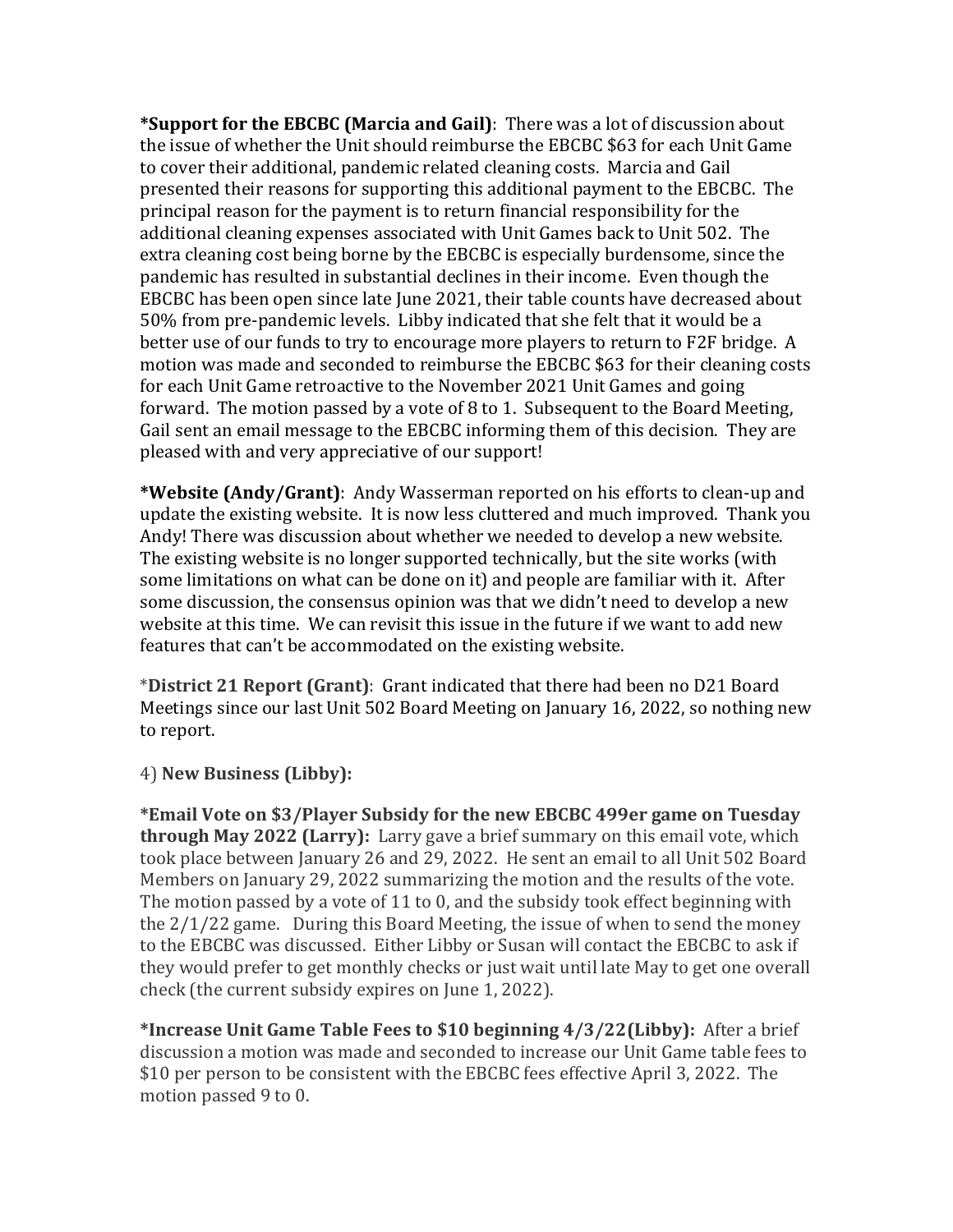**\*Unit Game Dates and Who Works Them (Gail):** Gail continued her efforts to get volunteers to work the Unit Games for the rest of the year. As of the Board Meeting, there were four unfilled slots. At the meeting Cole and Estelle volunteered to cover two of the slots. Subsequent to the meeting the last two slots were covered by Marcia and Don.

## **\*Calendar of Unit 502 Events for 2022:**

**Unit 502 Board Meetings in 2022:** January 16, March 20, May 15, August 7, September 18, and November 6.

**Upcoming 2022 Events** (This list is based on our yearly pre-pandemic schedules. All events are subject to cancellation due to COVID-19):

\*Unit Games on first and third Sundays each month in 2022.

\*NAP Games in June, July, August and September (final) [Marcia Wasserman]

\*Sectional on June 25 & 26, 2022 (Kathy Wolf, Marcia Wasserman and Don Levine) \*Sectional on November 19 & 20, 2022 (need volunteers)

\*July 3 Independence Day Picnic/BBQ (Marcia Wasserman and possibly the Cabrera's??)

\*Charity Game (Estelle and Tina)

\*Pizza Swiss Games: May 15 and Oct 16 (Joseph Held and ??)

\*Tunnel Tournament: date TBD (usually in September or October) (Grant Vance) \*Holiday Banquet: December 4 (Marcia Wasserman, Libby Silver and Kathy Wolf)

## **A couple of notes about some of the events**:

\*For the **NAP Games**, Grant will help Marcia obtain the sanction from D21. \*For the **June 2022 Sectional** an email blast needs to be sent to ACBL members living near Oakland using a company called Pianola. Grant will assist Kathy, Marcia and Don in getting this done. It reportedly will cost about \$500.00.

\*For the **Pizza Swiss Games**, we need to decide whether these games will be Swiss Teams or Pairs. It makes a difference because the sanctions are different for each type of game.

\*For the **Holiday Banquet**, Marcia requested help, since she will be traveling for several weeks prior to and up to 11/20/22. Libby and Kathy volunteered to help.

**\*Other Business (Libby):** None

5) Our **next** Unit 502 Board **meeting** is May 15, 2022. The other Board meetings in 2022 will take place on 8/7/22, 9/18/22 and 11/6/22.

6) The meeting was **adjourned** at 11:20 am.

Submitted by,